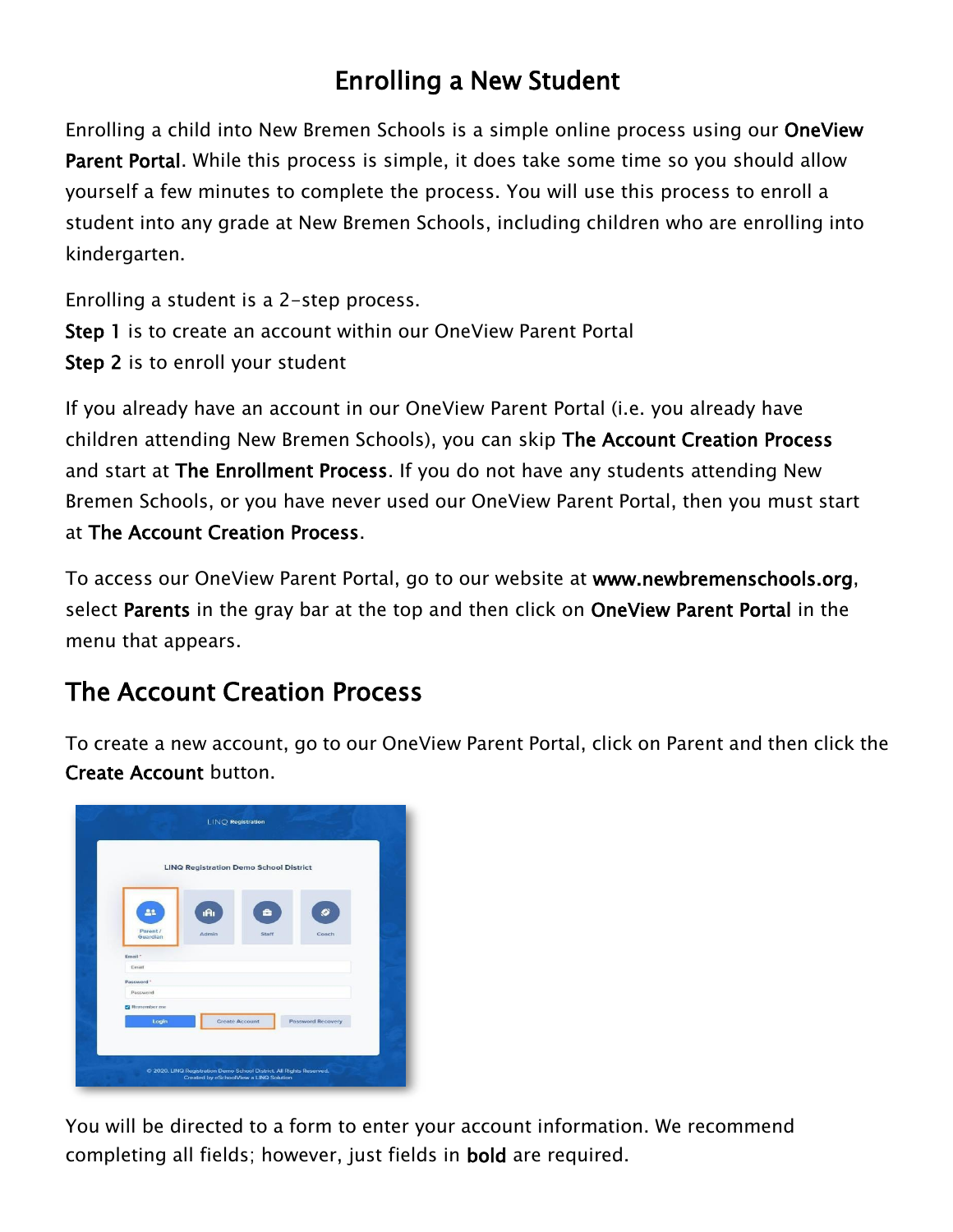Tips:

- Provide an email address you use regularly.
- Your email address will also serve as your parent Login ID.
- The Pin Code field is where you create a 4-digit PIN code this is very important and we may use it to confirm your identity.

| <b>New Account Instructions</b>                                          |                                                                                                                                                                                         |  |  |  |
|--------------------------------------------------------------------------|-----------------------------------------------------------------------------------------------------------------------------------------------------------------------------------------|--|--|--|
| [Content goes here]<br>get yourself set up. Fields in bold are required. | To get started, you will need to register as a prospective parent with our district. Please provide all information below and click the 'Register' button at the bottom to register and |  |  |  |
| <b>Personal Information</b>                                              | <b>Account Information</b>                                                                                                                                                              |  |  |  |
| <b>First Name</b>                                                        | <b>Password</b>                                                                                                                                                                         |  |  |  |
|                                                                          |                                                                                                                                                                                         |  |  |  |
| <b>Last Name</b>                                                         | <b>Confirm Password</b>                                                                                                                                                                 |  |  |  |
|                                                                          |                                                                                                                                                                                         |  |  |  |
| <b>Email Address (Also used to log in)</b>                               | <b>Security Question</b>                                                                                                                                                                |  |  |  |
| <b>Alternate Email</b>                                                   | <b>Security Question Answer</b>                                                                                                                                                         |  |  |  |
|                                                                          |                                                                                                                                                                                         |  |  |  |
| <b>Phone Number</b>                                                      | <b>PIN Code</b>                                                                                                                                                                         |  |  |  |
|                                                                          |                                                                                                                                                                                         |  |  |  |
|                                                                          | <b>Register &amp; Begin</b><br><b>Go Back</b>                                                                                                                                           |  |  |  |
|                                                                          |                                                                                                                                                                                         |  |  |  |
|                                                                          |                                                                                                                                                                                         |  |  |  |

Once you have completed all of the required fields, click Register & Begin and continue on to The Enrollment Process.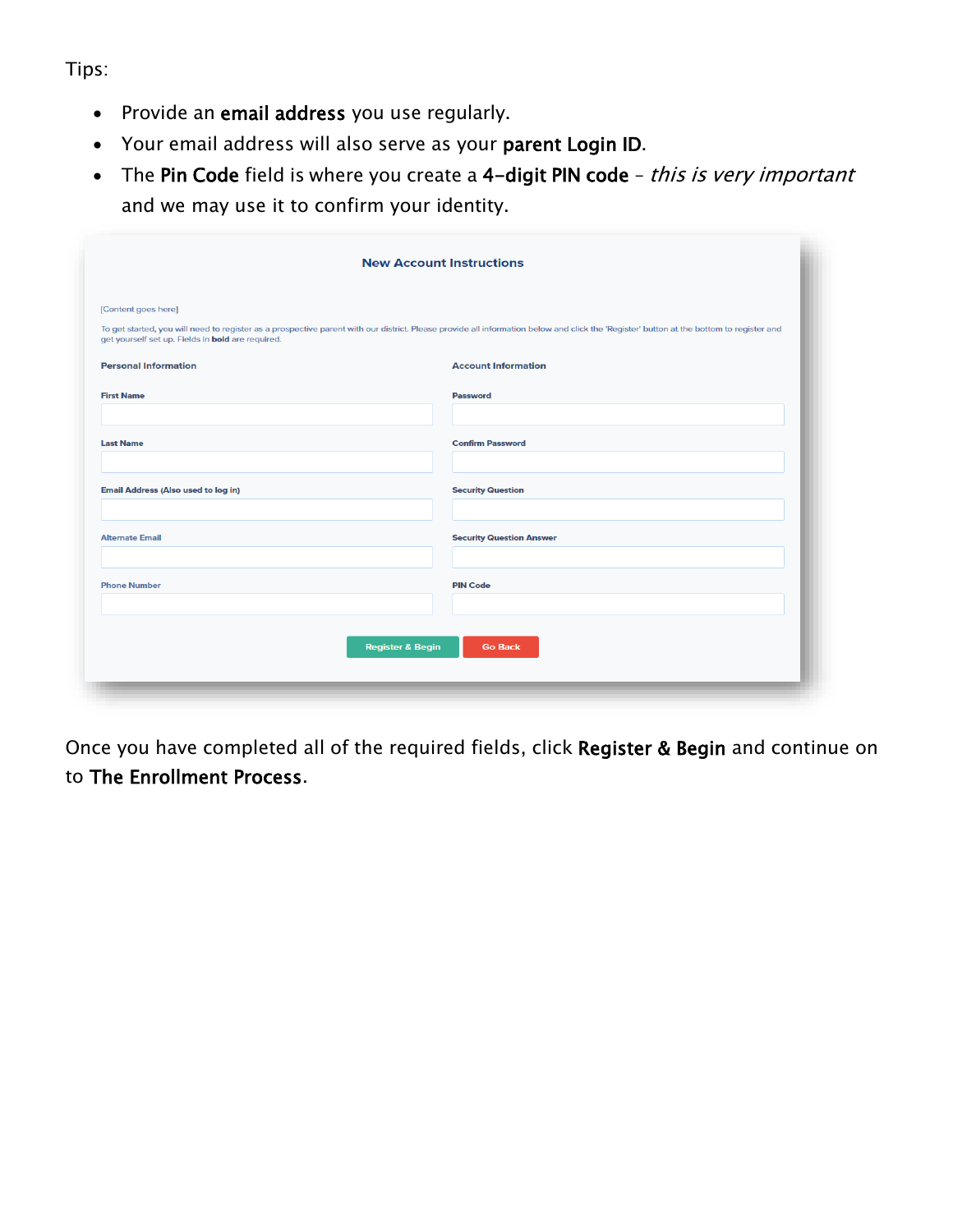## The Enrollment Process

You should have already created a OneView Parent Portal account prior to completing the enrollment process.

Be aware that the enrollment process requests a great deal of information from you. You may save and return to your application many times before you officially submit it to the school district.

To complete the enrollment process, we also require the following documentation to be uploaded into the OneView Parent Portal and you may want to gather this documentation before starting this process:

- Student Birth Certificate
- Student Immunization Record
- Proof of Residency Documentation (rental agreement, utility bill, etc.)
- Custody Papers (if applicable)

To get started with enrolling a new student, login to the OneView Parent Portal and click on the Add Student button found on the left side of the Parent Dashboard



You will be asked if your student is a Current Student or a New Enrollment. Choose New Enrollment.

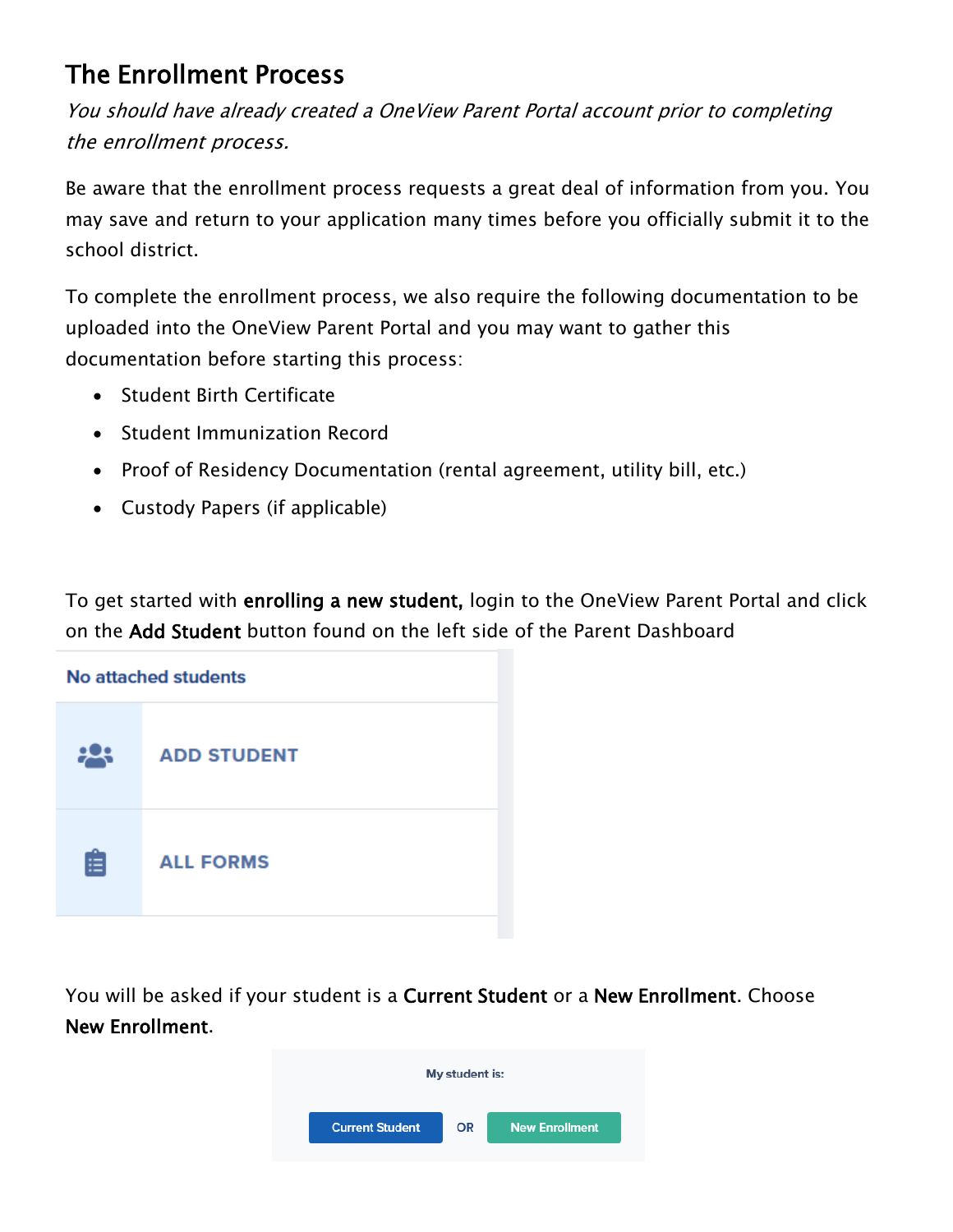The first window will ask for your child's name, date of birth and which grade they will be enrolled into. *Please enter their name as it appears on their birth certificate.* For Kindergarten Screening, please choose the grade "KG" in the "Enrolling Grade" box.

**Begin New Enrollment** 

Complete Part One which are questions regarding your child's name, gender, birthplace, enrollment information, etc. Important Note for Kindergarten Screening parents: Make sure you choose KG for the Grade Level, New Bremen Elementary for Building and Next School Year for the school year.

| * Enrolling Grade Level |        | ' Building                   |              | * Enrollment Is For     |  |
|-------------------------|--------|------------------------------|--------------|-------------------------|--|
| KG                      | $\sim$ | <b>NEW BREMEN ELEMENTARY</b> | $\checkmark$ | <b>Next School Year</b> |  |
|                         |        |                              |              |                         |  |

Complete Part Two, which deals with language, race and ethnicity.

Complete Part Three which deals with residential address, mailing address, phone numbers and custody information (if applicable). If your child has a custody arrangement, you will be required to provide that documentation to the school and you will be asked to upload that documentation into the OneView Parent Portal in a later step. \*\*PLEASE NOTE: Entering a number in the "Student Phone #" box enrolls that number into our mass-notification system, called TEC. The TEC system is our massnotification system that we use for sending weather-delay messages, important information meant for large groups of parents/students and for emergency notifications. If you want your child to receive these notifications on their cell phone, please make sure you enter their cell phone number in the box. If your child does not have <sup>a</sup> cell phone, or you do not want them to receive notifications from us, feel free to leave this box blank.)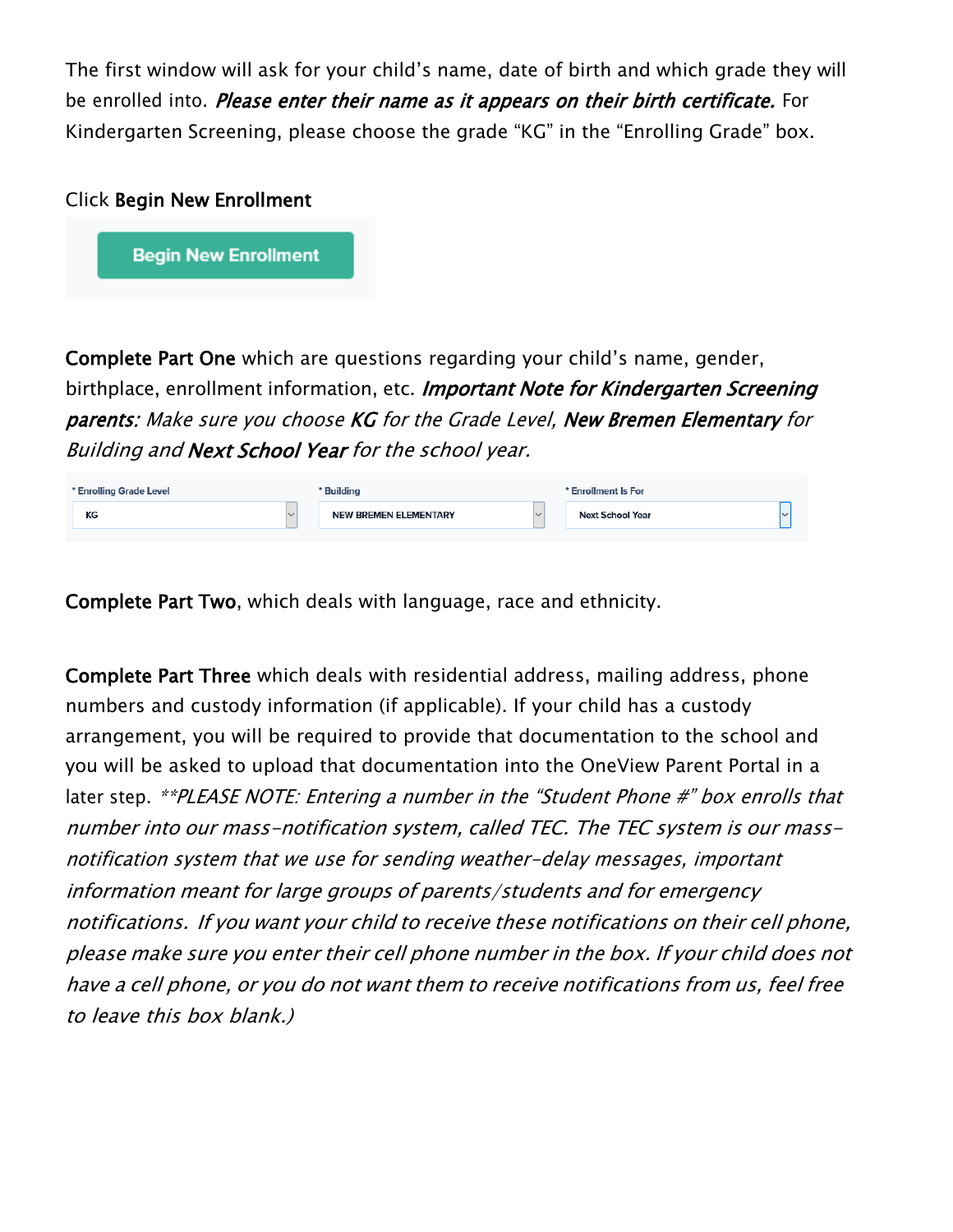Complete Parts Four and Five which deal with parent/legal guardian information. \*\*/n this section, you will specify if you want to enroll your home, work or cell phone numbers into our mass-notification system, called TEC. You will first enter your home, work and cell numbers into the form and then specify which of those numbers, if any, you want enrolled into our mass-notification system. You will do this by checking boxes corresponding to which numbers you wish to enroll. PLEASE NOTE: The TEC system is our mass-notification system. We use this for sending weather-delay messages, important information meant for large groups of parents/students and for emergency notifications.

Complete Part Six which deals with information about your child's previous school. For Kindergarten Screening students only: if your child attended pre-school at the ABC Center, complete all of the questions in this section. If he/she did not attend the ABC Center, make sure you check the box for Check this box if your child did not attend any school previously and do not complete any other boxes in Part Six.

Complete Part Seven which deals with transportation needs. Complete this section to the best of your knowledge at the time of enrollment. We understand that you may not know this information yet and/or that your transportation needs may change before your child starts school. Please complete this section to the best of your ability as of today.

Complete Part Eight which deals with Emergency Contacts, Medical Information and Medical Authorization

Complete Part Nine which deals with school policies and agreements. This part can be confusing for parents of Kindergarten Screening students or for parents who are enrolling their child during the summer because it requires parents to read and accept the *current* school-year policies even though your child is not yet attending school at New Bremen. If you are enrolling a child during the summer, this part will most likely be blank. Otherwise, follow the instructions on the screen to accept these policies now – you (and all other New Bremen parents) will be required to complete this section again at the beginning of next school year. At that time, these policies will be updated to reflect the current school year.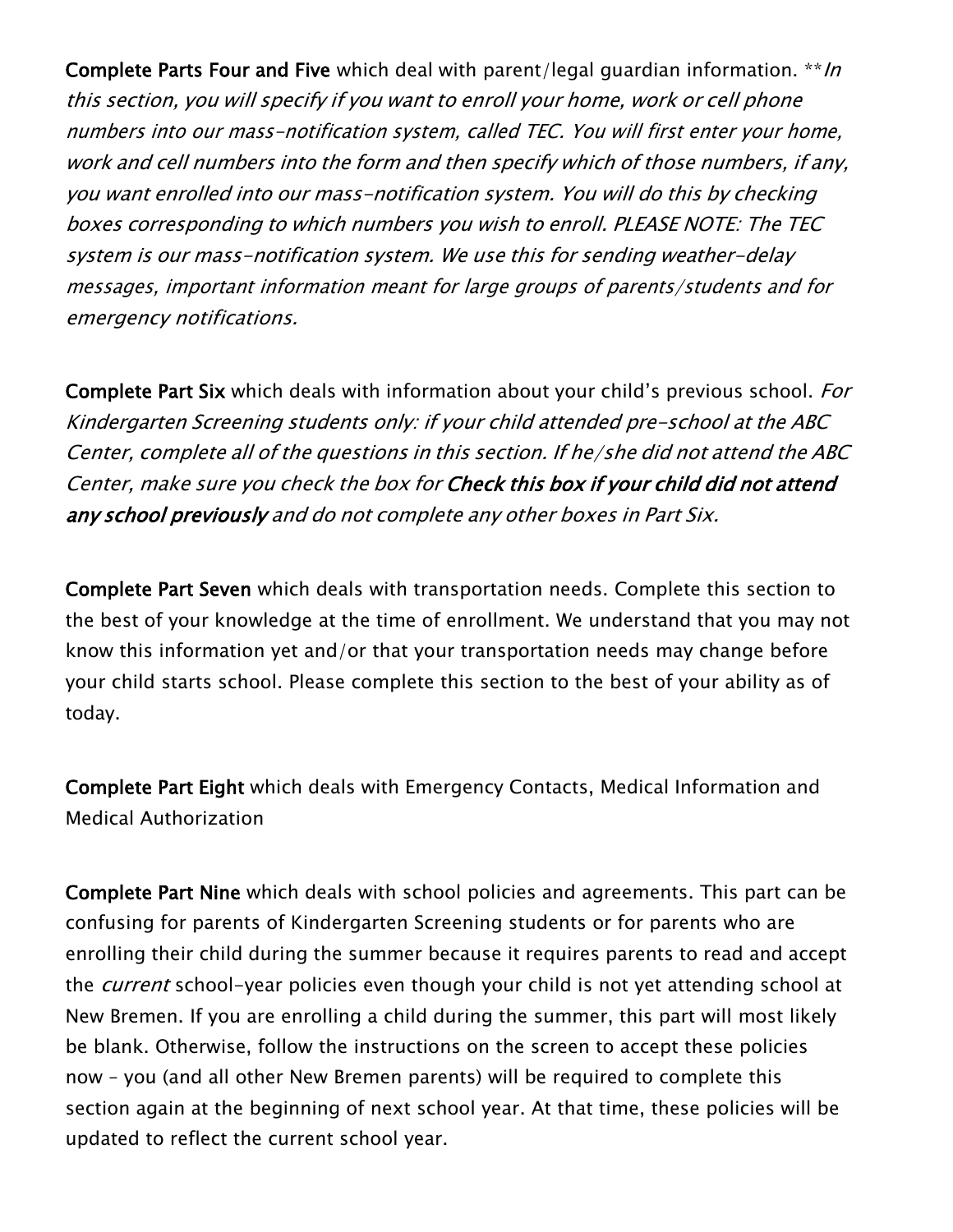Complete Part Ten which is your Electronic Signature and Authorization. This section also includes an area for you to include any other information about your child that you feel is necessary for the school to know.

As stated above, if at any time you need to stop completing this enrollment form and come back to finish it, you can press the Save button. However, once you have completed the entire form, please click Save & Submit to submit the form to us and to move on to the next section.

After clicking Save and Submit, you will be brought to a section where you can upload required documentation.

## Additional Documents Needed

To complete the registration process, we require the following documentation to be uploaded into the OneView Parent Portal:

- Student Birth Certificate
- Student Immunization Record
- Proof of Residency Documentation
- Custody Papers (if applicable)

Please upload a copy of these documents into the appropriate section using the Attach A Document button and then follow the onscreen instructions.

| <b>Additional Documents Needed</b>                                                                                                                                    |                          |  |  |  |  |  |
|-----------------------------------------------------------------------------------------------------------------------------------------------------------------------|--------------------------|--|--|--|--|--|
| The following items may be required before your student may attend classes at this school district. Please provide the below-requested documents as soon as possible. |                          |  |  |  |  |  |
| <b>Document Name/Description</b>                                                                                                                                      | <b>Upload</b>            |  |  |  |  |  |
| Immunization Record                                                                                                                                                   | <b>Attach A Document</b> |  |  |  |  |  |
| <b>Student Birth Certificate</b>                                                                                                                                      | <b>Attach A Document</b> |  |  |  |  |  |
| <b>Proof Of Residency Document</b><br>(Rental agreement, utility bill, etc.)                                                                                          | <b>Attach A Document</b> |  |  |  |  |  |
| Legal and/or Custodial Documents<br>(if applicable)                                                                                                                   | <b>Attach A Document</b> |  |  |  |  |  |